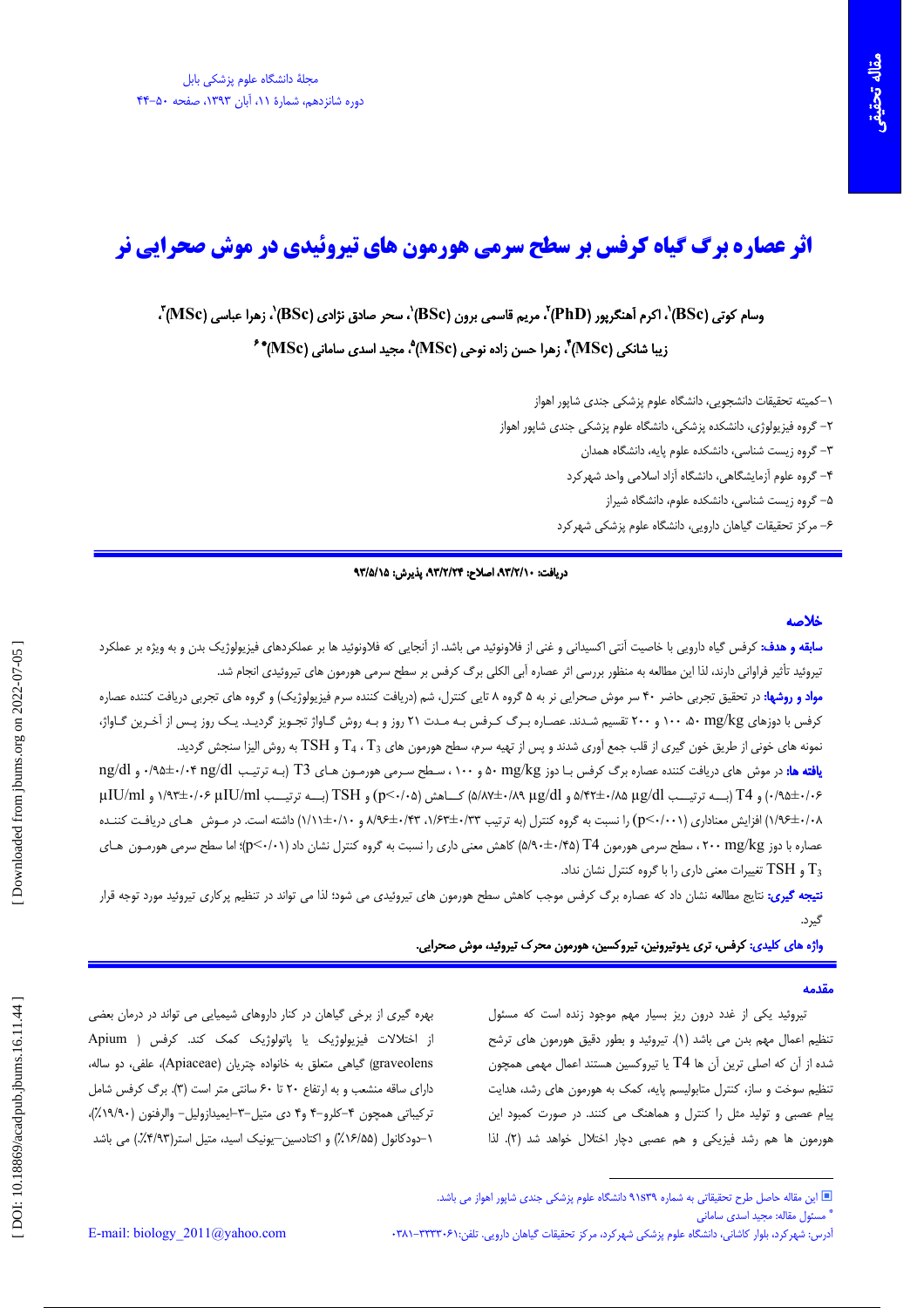(۴). بررسی فیتوشیمی دانه های کرفس حضور آپی ژنین (به عنوان جزء اصلی)، لیمونن، فوروکومارین ها، گلوکوزیدهای فروکومارین و ویتامین های A و C را تایید نموده است (۵). پژوهش ها درباره گیاه کرفس نشان می دهد که عصاره این گیاه باعث کاهش سطح کلسترول تام و بالا بردن تری گلیسیرید کبدی (۶)، پیشگیری از بیماری های قلبی عروقی (۷)، کاهش غلظت گلوکز و کراتینین در موش های دیابتی (٨)، کاهش فشار خون، یرقان و تقویت قلب (٩) می شود؛ همچنین اثرات ضد قارچی و ضد باکتریایی (١٠) قوی دارد. فلاونوئیدها بر فعالیت تیروئیدی اثر مهاری داشته و خطر هیپوتیروئیدیسم را افزایش می دهند (١١). فلاونوئيد ها باعث مهار فعاليت آنزيم تيرو پراكسيداز و در نتيجه كاهش سطح هورمون های تیروئیدی می شوند (١٢).

فلاونوئید ها بدلیل شباهت ساختاری با هورمون های  $\rm{T3}$  و  $\rm{T4}$  بصورت فیدبک منفی بر فعالیت هیپوتالاموس-هیپوفیز اثر می گذارند (١٣)؛ از جمله این ترکیبات، کوئرسین کرفس می باشد که بر فعالیت دیدیناز I نیز اثر می گذارد (١۴). مطالعات آزمایشگاهی بصورت In vitro نشان داده اند فلاونوئید سنتزی بنام 1388 EMD قادر به مهار هورمون تيروئيدي J'-deiodinase میباشد (۱۵). مطالعه Ferreira و همکاران نشان داد که تمام ترکیبات فلاونوئيدي مورد أزمايش، فعاليت يدوتيرونين ديديناز (iodothyronine deiodinase) را مهار می نمایند (۱۶). Jung و همکاران نیز طی مطالعه ای به بررسی خواص آنتی اکسیدانی و ترکیب تام فنولی و فلاونوئیدی برگ کرفس به روش Folin-Coicalteu پرداختند؛ که نتایج نشان داد عصاره الکلی برگ کرفس دارای بیشترین میزان ترکیب فنولی بوده و پس از آن عصاره ی آبی قرار دارد (١٧). با توجه به وجود تركيبات فلاونوئيدي در كرفس، احتمال دارد مصرف این گیاه بصورت درمانی یا خوراکی بر فعالیت تیروئید اثر بگذارد؛ بنابراین انجام تحقیقات علمی در این زمینه ضروری می باشد؛ لذا در این تحقیق اثر عصاره آبی الکلی برگ کرفس بر روند ترشح هورمون های T4 ،T3 و TSH مورد بررسی قرار گرفت.

## مواد و روشها

در این مطالعه تجربی ۴۰ سر موش صحرایی نـر نـژاد ویسـتار بـا وزن ۲۲۰–۱۷۰ گرم از مرکز تکثیر حیوانات آزمایشگاهی دانشگاه علوم پزشکی اهـواز تهیه شدند. حیوانات در درجـه حـرارت ۲±۲۲ درجـه سـانتیگراد و بـا دوره نـوری تاریکی ۱۲ ساعت روشنایی و ۱۲ ساعت تاریکی در شرایط طبیعی و رژیم غـذایی نرمال نگهداری شدند. آب و غذا به صورت نامحدود در اختیار حیوانات قرار گرفت. موش ها به ۵ گروه ۸ تایی شامل: گروه کنترل، گروه شـم (دریافت کننـده سـرم فیزیولوژیک) و گروه های آزمایشی ۱، ۲ و ۳ (به ترتیب دریافت کننـده دوزهـای ۰۰ mg/kg ۱۰۰ و ۲۰۰ عصاره آبی الکلی برگ کرفس تقسیم شدند. به منظور آماده سازی عصاره، گیاه کرفس از یکی از فروشگاه های معتبر اهواز (تهیه شده از زمین های کشاورزی اطراف شهرستان هویزه) تهیه و سپس توسط هیئت علمی گروه فارماکوگنوزی دانشکده داروسازی دانشگاه جندی شاپور اهواز به عنوان گونه A. graveolens شناسایی و تایید شد؛ همچنین یک نمونه هرباریومی آن تهیه و به شماره p (۱۰۰۰۰۰ ۱۴۰۱ در واحد هرباریوم مرکزی دانشگاه علـوم پزشـکی جندی شاپور، وابسته به مرکز تحقیقات دارویی و ترکیبات طبیعی ثبت گردید.

برای عصاره گیری از روش خیساندن (Maceration) استفاده شد. بـدین منظور برگ کرفس پس از خشک شدن، توسط آسیاب برقی پودر و سپس مقـدار ۵۰ گرم پودر گیاه کرفس خوراکی در ۲۰۰ میلی لیتر اتانول ۷۰٪ بمدت ۷۲ ساعت خیسانده شد. پس از ۷۲ ساعت عصاره بدست آمـده صـاف و در ادامـه درون بـن ماری و دمای ۴۰ درجه به مدت ۴۸ ساعت قرار داده شد تا حلال تبخیر شود و در انتها عصاره خشک گردید. تمامی مراحل عصـاره گیـری توسـط ظـروف اسـتریل انجام گرفت (١٨).

عصاره حاصل با توجه به غلظت مورد نیاز با سرم فیزیولوژی (ساخت شرکت دارو پخش – ایران) رقیق و برای گروه های تجربی، روزانه با غلظت ۵۰، ۱۰۰ و ۲۰۰ میلی گرم بر حسب هر کیلوگرم وزن بدن مورد استفاده قرار گرفت (۱۹و۲۰). گروه کنترل بصورت آزاد به آب و غذا دسترسی داشت. به گروه شم یک میلی لیتر سرم فیزیولوژی و به گروه های درمان یک میلی لیتر از دوز مورد نظر عصاره آبی – الكلي برگ كرفس با توجه به كيلوگرم وزن بدن به روش گـاواژ خورانـده شـد. حیوانات به مدت ٢١ روز گاواژ شدند (١).

٢۴ ساعت پس از آخرین روز تجویز عصاره، حیوانات تحت بے هوشی با زایلازیــــــــن (n+ mg/kg) و کتـــــــامین (۶۰ mg/kg) (تهیــــــه شــــــده از شرکت Alfasan– هلند) قرار گرفتند. در طول جراحی حیوانات تحت بیهوشـی عمیق قرار داشتند و هیچ دردی را حس نمی کردند. نمونه هـای خـونی بـه روش خونگیری از قلب تهیـه شـده و پـس از تهیـه سـرم مقـادیر هورمـونی بـه روش Enzyme-Linked Immunosorbent Assay وباكمك دستگاه Stat fax 2100 (ساخت كشور أمريكـا) مـورد سـنجش قـرار گرفـت. جهـت سنجش غلظت هورمون های T3، 43 و TSH از کیت تهیـه شـده از شـرکت Mono Bind (ساخت كشور أمريكا) به ترتيب بـا حساسـيت Mono Bind.. γ μg/dl/> ٠/۴ μg/dl ٠/٠٧٨ استفاده گردید. داده ها با استفاده از نـرم افـزار SPSS15 وأزمون أماري ANOVA وتست پشتيبان LSD بـا يكـديگر مقایسه شدند و p<٠/٠۵ معنی دار تلقی شد.

## يافته ها

نتايج نشان داد كه ميانگين غلظت سرمي هورمون T3 بر حسب واحد ng/ml در گروههای ۱ (۵۰ mg/kg) و ۲ (۱۰۰ mg/kg) تجربی (به ترتیب با مقادیر ۰/۹۵±۰/۰۴ ng/ml ۰/۹۵±۰/۰۶ و ۰/۹۵±۰/۰۶)، کاهش معنی داری نسبت  $p<\cdot/\cdot$ به گروه کنترل (۱/۶۳±۰/۳۳ ng/ml) داشته است (p<۰/۰۵ و ۰/۰ (نمودار ۱). میانگین غلظت سرمی هورمون T4 در گروههای اول (۵۰ mg/kg)، دوم (۱۰۰mg/kg) و سوم (۲۰۰ mg/kg) درمان (به ترتیب µg/dl ۵/۸۲±۰/۸۹ μg/dl (۵/۹۰±۰/۴۵ و ۵/۹۰±۰/۴۵)، كاهش معنى دارى  $p<\!\!\cdot\!/\!\!\cdot\!\!\cdot\cdot p<\!\!\cdot\!/\!\!\cdot\!\!\cdot\!\!\cdot\cdot)$  نسبت به گروه کنترل (۸/۹۶±۰/۴۳ µg/dl) داشته است  $(p<\cdot/\cdot)$ و (۱۰/۰ $(p<\cdot/\cdot)$ ).

نتايج نشان داد ميانگين غلظت سرمي هورمون TSH بر حسب واحد uIU/ml در گروههای اول (۵۰ mg/kg) و دوم (۱۰۰ mg/kg) درمان (به ترتيب ١/٩٣٤٠/٠۶ µIU/ml ١/٩٣٤٠/٠۶ و ١/٩٧٤٠٠١٩٤)، افزايش معنى دارى  $(p<\cdot/\cdot\cdot)$  نسبت به گروه کنترل (۱/۱۰±۰/۱۰) داشته است (۲۰۰۱×>p (نمودار ۳).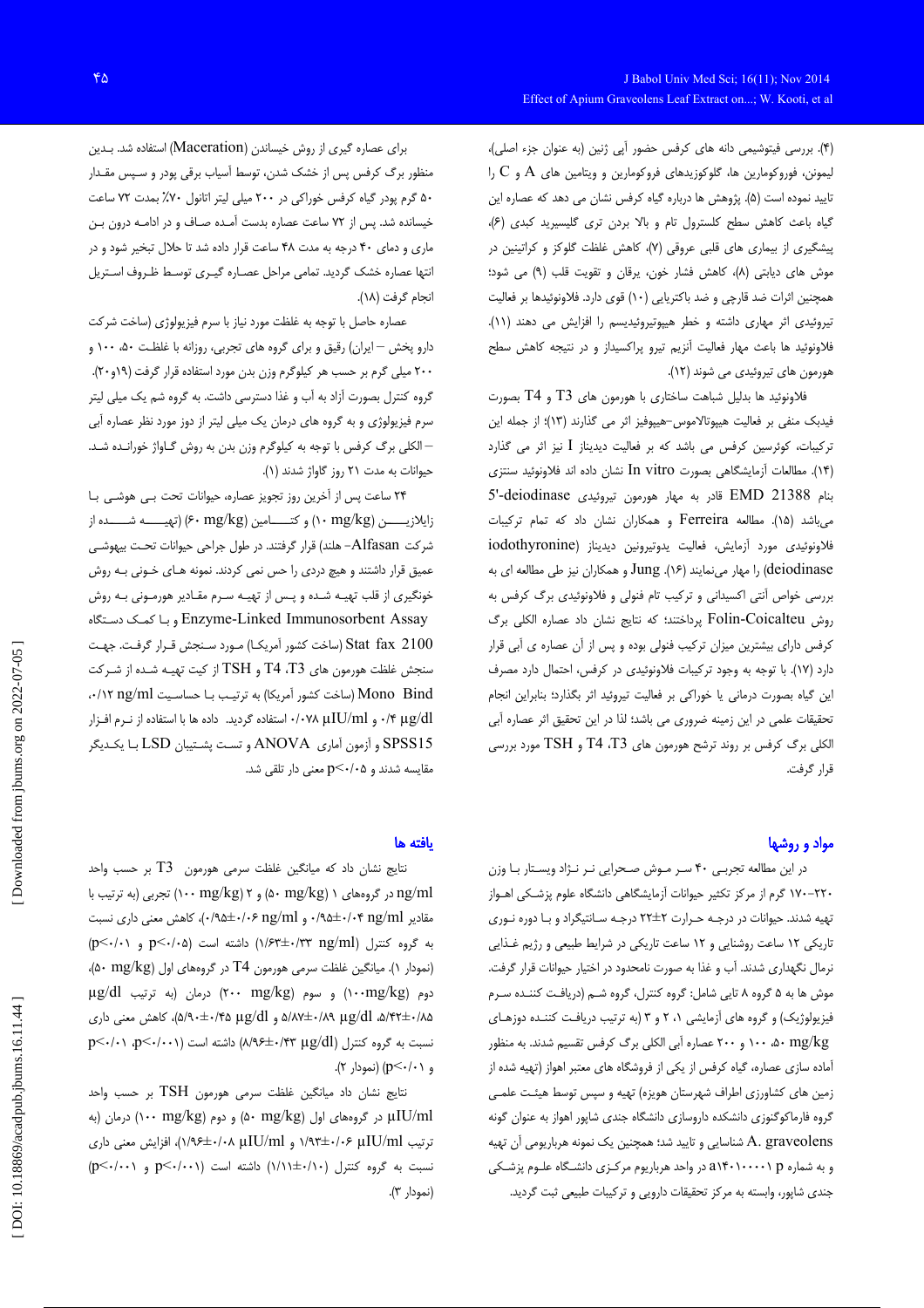

نمودار ۳. مقایسه غلظت هورمون TSH سرم خون در موش های صحرایی نر نژاد ویستار. گروه های تجربی (گروه های اول تا سوم درمان) عصاره برگ کرفس را با دوزهای mg/kg/BW ۵۰ هـ ۱۰۰ و ۲۰۰ برای مدت ۲۱ روز دريافت نموده اند.

\*\*\* p≤٠/٠٠١) در مقايسه با گروه كنترل

### بحث و نتیجه گیری

نتایج نشان داد که عصاره کرفس باعث کاهش غلظت هورمون های  $\mathrm{T}_3$  و و افزایش غلظت هورمون  $\operatorname{TSH}$  شده است. این امر با یافته های قبلی در این  $\mathrm{T}_4$ موارد تطابق دارد (٢٠و١٢و١١). ferreira و همكارانش نشان دادند كه مصرف فلاونوئیدهای گیاهی سبب مهار آنزیم تیروئید پراکسیداز می شوند و مصرف گیاهان حاوی فلاونوئید منجر به هیپوتیروئیدیسم می شود (۱۱). همچنین Carolina و همکاران نشان دادند که فلاونوئیدها که ترکیبات پلی فنولیک و متابولیت های ثانویه گیاهی هستند، باعث مهار فعالیت آنزیم تیروپراکسیداز و در نتیجه کاهش سطح هورمونهای تیروئیدی می شوند که در ادامه افزایش TSH را در یی خواهند داشت (۱۲).

آنزیم تیرو پراکسیداز در مسیر بیوسنتز هورمون های تیروئیدی، نقش اکسیداسیون یدید (I ) در حضور  $\mathrm{H}_2\mathrm{O}_2$  را بر عهده دارد. این آنزیم در مراحل نهایی ترکیب و در تشکیل تیروکسین (T4) و یدوتیرونین (T3) نیز نقش دارد. احتمالا عصاره کرفس در دوزهای ۵۰ mg/kg و ۱۰۰ سبب هیپوتیروئیدیسم اوليه شده است زيرا همزمان با كاهش T3 و T4 سبب افزايش  $\operatorname{TSH}$  نيز شده است. TSH هورمون گلیکوپروتئینی است که موجب فعال شدن تمام مراحل بیوسنتز و ترشح هورمون های تیروئیدی می شود؛ در واقع TSH باعث افزایش فعاليت پمپ يديد، افزايش بيوسنتز يدوتيروزيل ها، افزايش فعاليت تيرو پراكسيداز و افزایش بیوسنتز تیروگلوبولین می گردد. کاهش غلظت پلاسمایی T3 و T4 موجب ترشح هورمون آزاد كننده تيروتروپين از هيپوتالاموس و متعاقبا ترشح



نمودار ۱. مقایسه غلظت هورمون  $\mathbf{T}_3$  سرم خون در موش های صحرایی نر نژاد ویستار. گروه های تجربی (گروه های اول تا سوم درمان) عصاره برگ کرفس را با دوزهایRV(Ry/BW) ۵۰ هه ۱۰۰ و ۲۰۰ برای مدت ۲۱ روز دريافت نمودماند. \* p≤٠/٠١+و \*\* p≤٠/٠۵ در مقايسه با گروه كنترل

.<br>ميانگين غلظت هورمون T4  $14$  $12$ 



نمودار ۲. مقایسه غلظت هورمون  $\mathbf{T}_4$  سرم خون در موش های صحرایی نر نژاد ویستار. گروه های تجربی (گروه های اول تا سوم درمان) عصاره برگ کرفس را با دوزهای mg/kg/BW ۵۰ ۵۰ ۱۰۰ و ۲۰۰ برای مدت ۲۱ روز دريافت نموده اند.

\*\* 10⁄2/14 و \*\*\* 10⁄2/1⁄2 در مقايسه با گروه كنترل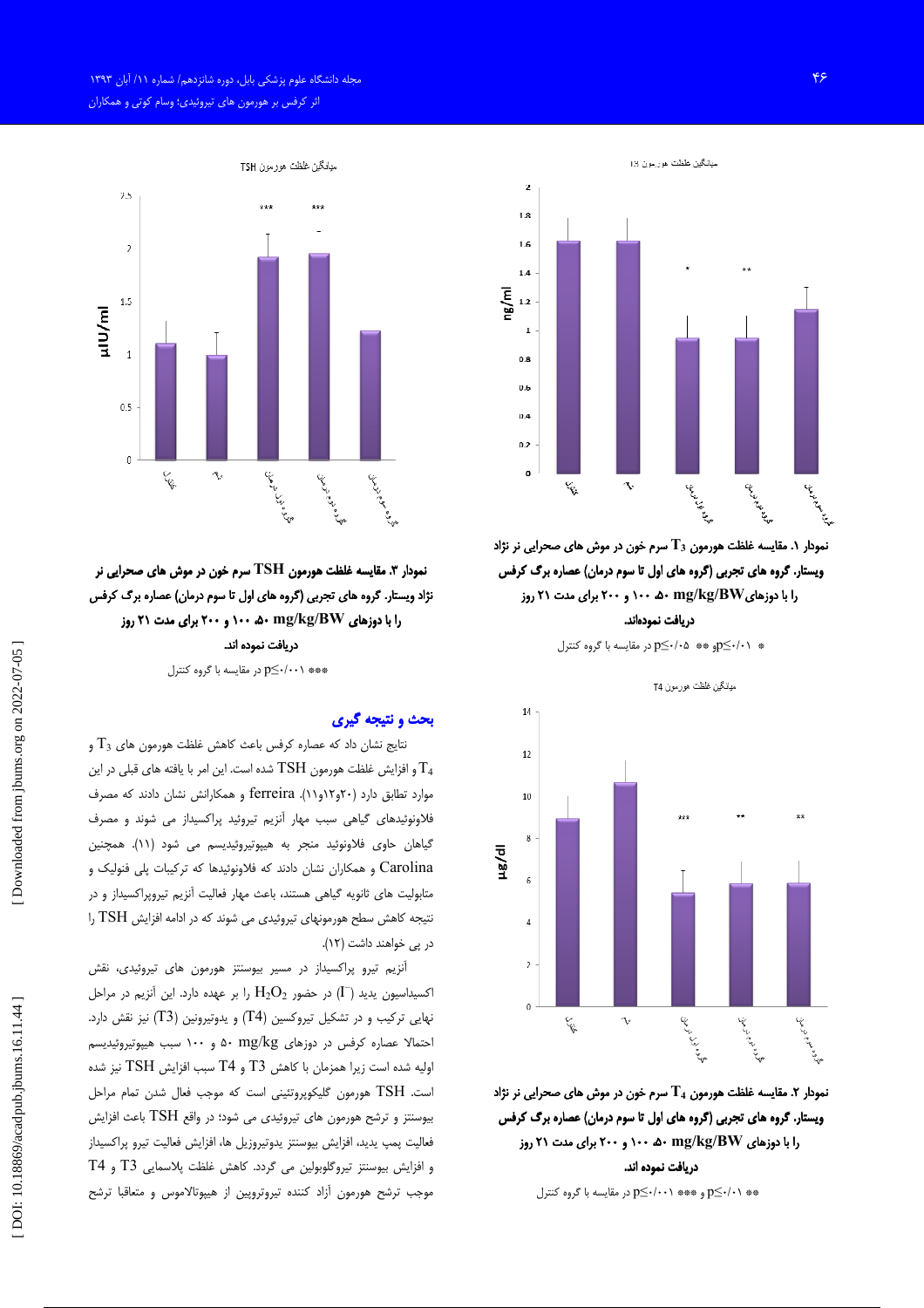TSH از هیپوفیز می شود. به عبارت دیگر پس از تجویز دوزهای ۵۰ و ۱۰۰ mg/kg عصاره کرفس، محور هیپوتالاموس-هیپوفیز همچنان سالم بوده و اختلال اولیه در تیروئید و بیوسنتز هورمون های تیروکسین (T4) و یدوتیرونین (T3) و اکسیداسیون یدید I بوده است (۱۲و۱۱). در تحقیق دیگری با هدف بررسی اثر محلول ۲۰٪ ژل آلوئه ورا بر هورمون های تیروئیدی، مشخص شد که محلول ٢٠٪ ژل آلوئه ورا در كاهش فعاليت تيروئيد نقش دارد (١).

همچنین نشان داده شده است که کوئرسین باعث کاهش بیان گیرنده تیروتروپین، تیروئید پراکسیداز و ژن های تیروگلوبولین می شود و در شرایط In vivo نیز در عملکرد تیروئید اختلال ایجاد می نماید (۲۱). در مطالعه حاضر گیاه کرفس احتمالا به دلیل داشتن ترکیبات کومارینی، با ممانعت از تبدیل خارج تیروئیدی T4 به T3 بر عملکرد تیروئید اثر گذاشته و به نوعی فعالیت آن را كاهش داده است.

در این مطالعه همچنین، کاهش غلظت سرمی T4 در گروه تجربی ۳ (۲۰۰mg/kg) و عدم تغییر در غلظت سرمی هورمون های T3 و TSH در همین دوز مشاهده شد. Azarniushan و همکاران نشان دادند گیاه بیلهر از خانواده کرفس، بدلیل داشتن همزمان ترکیبات فلاونوئیدی و کومارین، در دوزهای بالا اثر مهاری محسوسی بر فعالیت تیروئید نداشته است و علیرغم تغییر TSH در دوزهای کم، در دوز بالا این تغییر مشاهده نشده بود.

متابولیت های ثانویه فنلی گیاهان، بر تنظیم فیدبکی شبکه های هورمونی مثل محور هیپوتالاموس—هیپوفیز اثر می گذارند؛ عدم تغییر هورمون ها در دوزهای بالاتر عصاره می تواند ناشی از تنظیم فیدبکی این محور هورمونی و عدم ترشح TSH باشد، که در ادامه باعث تعدیل T3 شده است (۲۰)؛ لذا اگر مدت درمان افزایش می یافت شاید T4 نیز به محدوده طبیعی نزدیک می شد. در ATP واقع أنتى اكسيدانت ها با تغيير سطوح  $\mathrm{O}_2$  در بدن و تغيير متابوليسم باعث تعدیل در میزان هورمون ها می گردند (٢٢).

Niti و همکاران نشان دادند که تجویز فلاونوئید ها علیرغم کاهش غلظت سرمی T3، بر غلظت سرمی TSH ،T4 و TBG اثر معنی داری ندارد؛

همچنین نتایج این تحقیق نشان داد که فلاونوئید ها تا غلظت معینی بر عملکرد تیروئید اثر گذاشته و با افزایش دوز، این اثر کم میشود (۲۳). Lueprasitsakul و همکاران نیز با بررسی اثر یک فلاونوئید سنتزی بنام EMD 21388 نشان دادند که این ترکیب بصورت رقابتی اتصال T4 به ترانسترین (TTR) را قطع نموده و باعث کاهش غلظت سرمی T4 میشود اما بر غلظت سرمی T3 تاثیری ندارد (١۵).

در مطالعه حاضر تجویز دوز بالای عصاره کرفس (۲۰۰mg/kg)، علیرغم كاهش غلظت سرمي T4، در غلظت سرمي هورمونهاي T3 و TSH تغيير معنی داری ایجاد نکرده است؛ احتمالا در این دوز، عصاره محور هیپوتالاموس-هیپوفیز را مهار کرده است.

نتایج مشاهده شده پس از تجویز دوز بالای عصاره کرفس در تحقیق حاضر، مشابه هیپوتیروئیدیسم ثانویه در مطالعات بالینی میباشد؛ در این حالت علیرغم  $\rm T3$  کاهش هورمون های  $\rm T4$ ، هورمون  $\rm TSH$  افزایش نشان نمی دهد و معمولا طبیعی می باشد؛ زیرا در غده هیپوفیز قدامی بیشتر T3 درون سلولی از T4 آزاد در گردش، منشا میگیرد. با توجه به نتایج این تحقیق ممکن است عصاره برگ کرفس به ویژه در دوزهای mg/kg ۵۰ و ۱۰۰ در کاهش فعالیت تیروئید نقش داشته باشد. جهت اعتبار بیشتر نتایج به دست آمده می توان عصاره های دیگر گیاه کرفس را با استفاده از حلال های دیگر و همچنین عصاره تام کرفس، جهت بررسی اثرات أنها بر فعالیت تیروئید مورد مطالعه قرار داد و از سوی دیگر با تهیه فرمولاسیون مناسب از عصاره های موثر، اثرات بالینی آنها نیز بررسی گردد تا به صورت داروی گیاهی مناسب در درمان هیپرتیروئیدی مورد استفاده قرار گیرد.

# تقدير و تشكر

بدینوسیله از کمیته تحقیقات دانشجویی دانشگاه علوم پزشکی جندی شاپور اهواز به دلیل حمایت از تحقیق و همچنین دکتر غفوریان و دکتر منصوری تشـکر و قدردانی می گردد.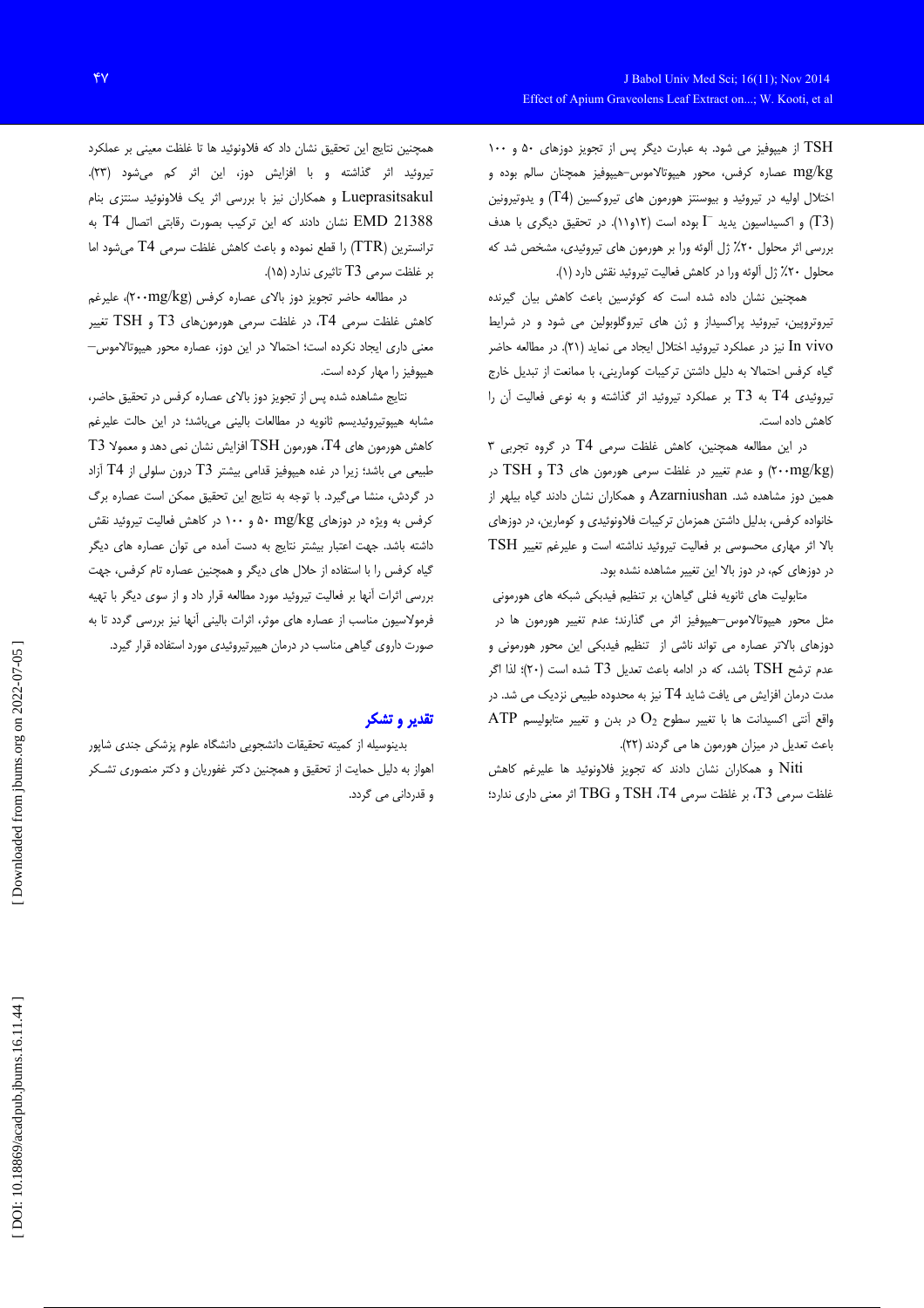# **Effect of Apium Graveolens Leaf Extract on Serum Level of Thyroid Hormones in Male Rat**

W. Kooti  $(BSc)^1$ , A. Ahangarpoor  $(PhD)^2$ , M. Ghasemiboroon  $(BSc)^1$ , S. Sadeghnezhadi  $(BSc)^1$ , Z. Abbasi (MSc)<sup>3</sup>, Z. Shanaki (MSc)<sup>4</sup>, Z. Hasanzadeh-Noohi (MSc)<sup>5</sup>, M. Asadi-Samani (MSc)<sup>\*6</sup>

- 1. Student Research Committee, Ahvaz Jundishapur University of Medical Sciences, Ahvaz, I.R.Iran.
- 2. Department of Physiology, Faculty of Medicine, Ahvaz Jundishapur University of Medical Sciences, Ahvaz, I.R.Iran.
- 3. Department of Biology, Faculty of Basic Science, Islamic Azad University, Hamadan, I.R.Iran.
- 4. Department of Laboratory Sciences, Islamic Azad University, Shahrekord, I.R.Iran.
- 5. Department of Biology, Faculty of Science, Shiraz University, Shiraz, I.R.Iran.
- 6. Medical Plants Research Center, Shahrekord University of Medical Sciences, Shahrekord, I.R.Iran.

## J Babol Univ Med Sci; 16(11); Nov 2014; PP:44-50 Received: Apr 30<sup>th</sup> 2014, Revised: May 14<sup>th</sup> 2014, Accepted: Aug 6<sup>th</sup> 2014.

## **ABSTRACT**

**BACKGROUND AND OBJECTIVE:** Celery (Apium graveolens) is a medicinal plant with antioxidant benefits and rich of flavonoid. Since flavonoids have great impact on physiological functions of body and especially thyroid function, the aim of this study was to investigate the effect of hydro-alcoholic extract of celery leaf on serum level of thyroid hormones.

METHODS: In this experimental study, 40 male rats were divided into 5 groups of eight rats each. They were control, sham (received normal saline) and the experimental groups received 1 ml of hydro- alcoholic extract of celery with doses of 50,100 and 200 mg/kg during 21 days by using gavage method. One day after the last gavage, the blood samples were collected by bloodletting from the heart. After preparing serum, the level of  $T_3$ ,  $T_4$  and TSH hormones were measured using ELISA method.

**FINDINGS:** The serum levels of T<sub>3</sub> (0.95±0.04 and 0.95±0.06, respectively) and T4 (5.42±0.85 and 5.87±0.89, respectively) hormones decreased ( $p<0.05$ ) in the rats received celery leaf extract with doses of 50 and 100 mg/kg serum and TSH  $(1.93\pm0.06$  and  $1.96\pm0.08$ , respectively) had significant increase ( $p<0.001$ ) in comparison with control group  $(1.63\pm0.33, 8.96\pm0.43,$  and  $1.11\pm0.10$ , respectively). In rats received celery leaf extract with dose of 200 mg/kg, the serum level of T<sub>4</sub> (5.90±0.45) hormone increased significantly in comparison with the sham group ( $p$ <0.01), but that of TSH and  $T_3$  hormones had no significant changes compared to control group ( $p > 0.05$ ).

**CONCLUSION:** The results showed that prescribing these doses of celery extracts caused the decrease of thyroid hormone level so it could be considered as a balance hyperthyroidism.

**KEY WORDS:** Apium graveolens, Triiodothyronine, Thyroxin, Thyroid-stimulating hormone, Rat.

#### Please cite this article as follows:

Kooti W, Ahangarpoor A, Ghasemiboroon M, Sadeghnezhadi S, Abbasi Z, Shanaki Z, Hasanzadeh Noohi Z, Asadi-Samani M, Effect of Apium Graveolens Leaf Extract on Serum Level of Thyroid Hormones in Male Rat. J Babol Univ Med Sci 2014:16(11):44-50.

\* Corresponding Author; M. Asadi-Samani (MSc) Address: Medical Plants Research Center, Shahrekord University of Medical Sciences, Kashani Boulevard, Shahrekord, I.R. Iran Tel: +98 381 3333061 E-mail: biology\_2011@yahoo.com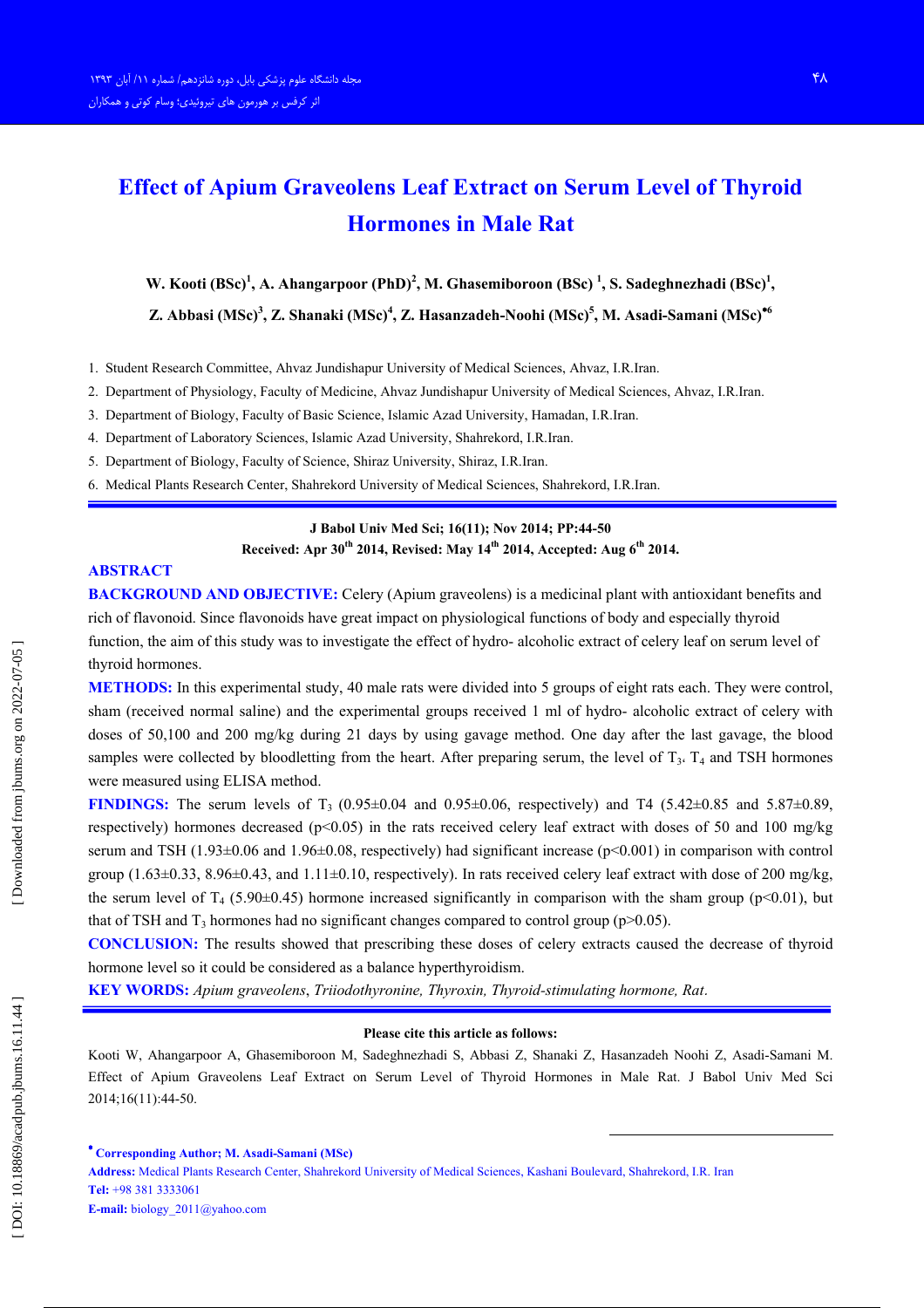## **References**

1. Ahmadi R, Abbasi Z. Effect of aqueous extract of Aloe vera on the serum levels of T3, T4, TSH in male rats. J Med Plants 2012; 11(44): 149-54. [In Persian]

2. Zhang L, Blomgren K, Kuhn HG, Cooper-Kuhn CM. Effects of postnatal thyroid hormone deficiency on neurogenesis in the juvenile and adult rat. Neurobiol Dis 2009; 34(2):366-74.

3. Nasri S, Ramazani M, Yasa N. Antinociceptive and anti-inflammatory effects of hydro-alcoholic extract of Apium graveolens. J Shahrekord Univ Med Sci 2009; 10(4):25-31. [In Persian]

4. Nagella P, Ahmad A, Kim SJ, Chung IM. Chemical composition, antioxidant activity and larvicidal effects of essential oil from leaves of Apium graveolens. Immunopharmacol Immunotoxicol 2012; 34(2):205-9.

5. Kitajima J, Ishikawa T, Satoh M. Polar constituents of celery seed. Phytochemistry 2003; 64(5): 1003-11.

6. Tsi D, Das NP, Tan BK. Effects of aqueous celery (Apium graveolens) extract on lipid parameters of rats fed a high fat diet. Planta Med 1995; 61(1):18-21.

7. Sowbhagya HB, Srinivas P, Krishnamurthy N. Effect of enzymes on extraction of volatiles from celery seeds. Food Chem 2010; 120(1): 230-34.

8. Jelodar GA, Nazifi Habibabadi S. Effect of celery, apple tart and carrots on some biochemical parameters in diabetic rats. J Kerman Univ Med Sci 1997; 4(3):114-9. [In Persian]

9. Crozier A, Lean ME, McDonald MS, Black C. Quantitative analysis of the flavonoid content of commercial tomatoes, onions, lettuce, and celery, J Agric Food Chem 1997; 45(3):590-5.

10. Kolarovic J, Popovic M, Zlinská J, Trivic S, Vojnovic M. Antioxidant activities of celery and parsley juices in rats treated with doxorubicin. Molecules 2010; 15(9):6193-204.

11. Ferreira AC, Neto JC, de Silva AC, Kuster RM, Carvalho DP. Inhibition of thyroid peroxidase by Myrcia uniflora denise Flavonoids. Chem Res Toxicol 2006; 19(3): 351-5.

12. de Souza Dos Santos MC, Gonçalves CF, Vaisman M, Ferreira AC, de Carvalho DP. Impact of flavonoids on thyroid function. Food Chem Toxicol  $2011;49(10)$ :  $2495-502$ .

13. Inka H, Seidlova W, Wuttke W, Köhrle J. Effects of isoflavonoids and other plant-derived compounds on the hypothalamus-pituitary-thyroid hormone axis. J Maturitas 2006; 55(Suppl 1):S14-25.

14. Román GC, Autism: transient in utero hypothyroxinemia related to maternal flavonoid ingestion during pregnancy and to other environmental antithyroid agents. J Neurol Sci  $2007$ ;  $262(1-2)$ : 15-26.

15. Lueprasitsakul W, Alex S, Fang SL, Pino S, Irmscher K, Köhrle J, et al. Flavonoid administration immediately displaces thyroxine (T4) from serum transthyretin, increases serum free T4, and decreases serum thyrotropin in the rat. Endocrinology 1990; 126(6):2890-5.

16. Ferreira AC, Lisboa PC, Oliveira KJ, Lima LP, Barros IA, Carvalho DP. Inhibition of thyroid type 1 deiodinase activity by flavonoids. Food Chem Toxicol 2002; 40(7): 913-7.

17. Jung WS, Chung IM, Kim SH, Kim MY, Ahmad A, Praveen N. In vitro antioxidant activity, total phenolics and flavonoids from celery (Apium graveolens) leaves. J Med Plant Res 2011; 5(32):7022-30.

18. Naderi F, Azhdari-Zarmehri H, Erami E, Sonboli A, Sofiabadi M, Mohammad-Zadeh M. The Effect of Tanacetum sonbolii Hydroalcholic Extract on PTZ Induced Seizures in Male Mice. J Med Plants 2012; 11(44):193-200. [In Persian] 19. Hamza AA ,Amin A. Apium graveolens modulates sodium valproate-induced reproductive toxicity in rats. J Exp Zool Ecol Genet Physiol 2007;307(4):199-206.

20. Azarniushan F, Karami M, Gholizdeh L, Davare K. The effect of ethanol extracts of Dorema aucheri on thyroid hormones in rats. J Shahrekord Univ Med Sci 2009; 12(2):84-8. [In Persian]

Downloaded from jbums.org on 2022-07-05